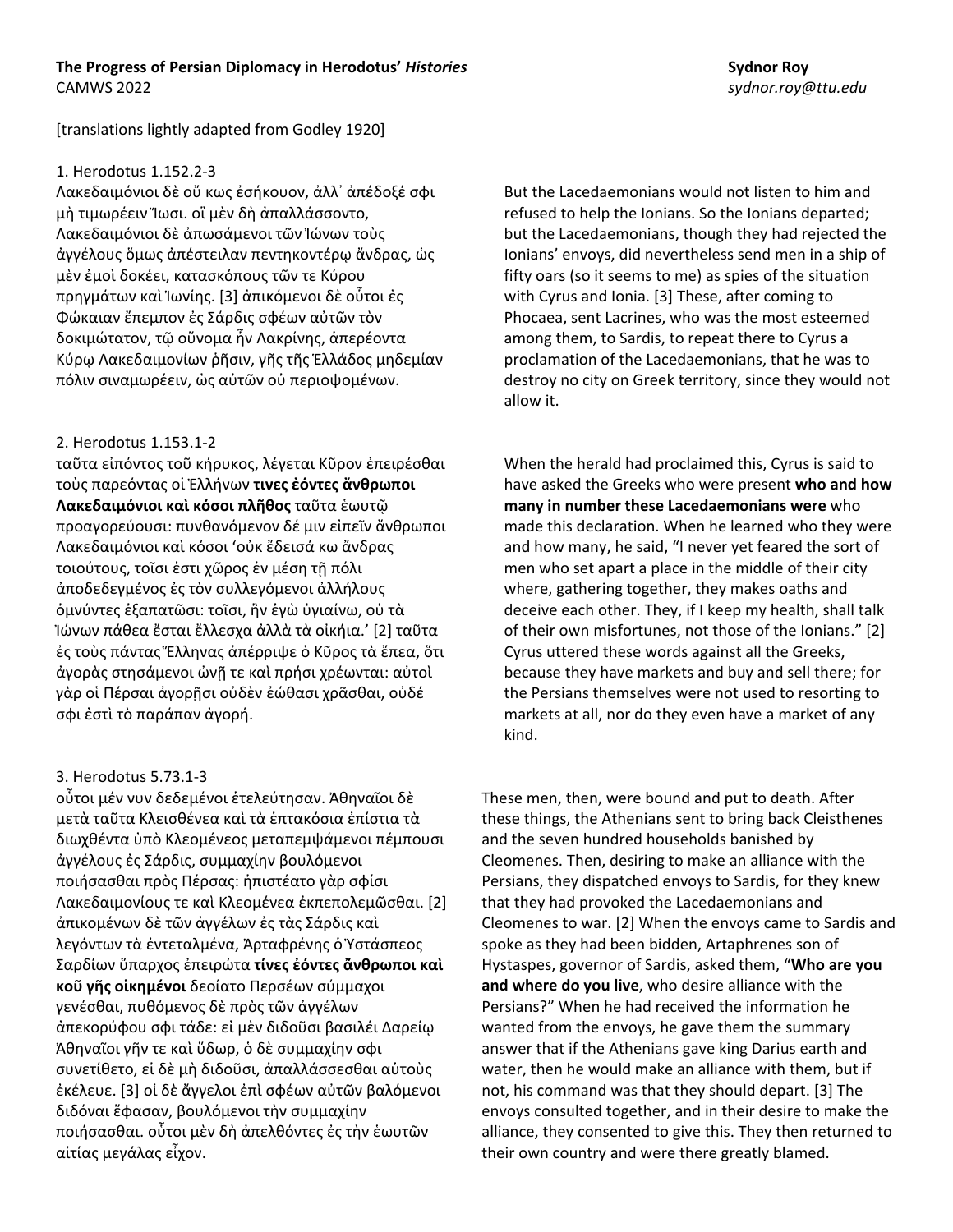## 4. Herodotus 5.96.2

 Ἱππίης τε δὴ ταῦτα ἔπρησσε, καὶ οἱ Ἀθηναῖοι πυθόμενοι ταῦτα πέμπουσι ἐς Σάρδις ἀγγέλους, οὐκ ἐῶντες τοὺς Πέρσας πείθεσθαι Ἀθηναίων τοῖσι φυγάσι. ὁ δὲ Ἀρταφρένης ἐκέλευε σφέας, εἰ βουλοίατο σόοι εἶναι, καταδέκεσθαι ὀπίσω Ἱππίην. οὔκων δὴ ἐνεδέκοντο τοὺς λόγους ἀποφερομένους οἱ Ἀθηναῖοι: οὐκ ἐνδεκομένοισι δέ σφι ἐδέδοκτο ἐκ τοῦ φανεροῦ τοῖσι Πέρσῃσι πολεμίους εἶναι.

### 5. Herodotus 5.105.1‐2

βασιλέι δὲ Δαρείῳ ὡς ἐξαγγέλθη Σάρδις ἁλούσας ἐμπεπρῆσθαι ὑπό τε Ἀθηναίων καὶ Ἰώνων, τὸν δὲ ἡγεμόνα γενέσθαι τῆς συλλογῆς ὥστε ταῦτα συνυφανθῆναι τὸν Μιλήσιον Ἀρισταγόρην, πρῶτα μὲν λέγεται αὐτόν, ὡς ἐπύθετο ταῦτα, Ἰώνων οὐδένα λόγον ποιησάμενον, εὖ εἰδότα ὡς οὗτοί γε οὐ καταπροΐξονται ἀποστάντες, εἰρέσθαι **οἵτινες εἶεν οἱ Ἀθηναῖοι**, μετὰ δὲ πυθόμενον αἰτῆσαι τὸ τόξον, λαβόντα δὲ καὶ ἐπιθέντα δὲ ὀιστὸν ἄνω πρὸς τὸν οὐρανὸν ἀπεῖναι, καί μιν ἐς τὸν ἠέρα βάλλοντα εἰπεῖν [2] 'ὦ Ζεῦ, ἐκγενέσθαι μοι Ἀθηναίους τίσασθαι,' εἴπαντα δὲ ταῦτα προστάξαι ἑνὶ τῶν θεραπόντων δείπνου προκειμένου αὐτῷ ἐς τρὶς ἑκάστοτε εἰπεῖν 'δέσποτα, μέμνεο τῶν Ἀθηναίων.'

6. Herodotus 7.9A. 1. Mardonius Speaks 'τί δείσαντες; κοίην πλήθεος συστροφήν; κοίην δὲ χρημάτων δύναμιν; τῶν ἐπιστάμεθα μὲν τὴν μάχην, ἐπιστάμεθα δὲ τὴν δύναμιν ἐοῦσαν ἀσθενέα: ἔχομεν δὲ αὐτῶν παῖδας καταστρεψάμενοι, τούτους οἳ ἐν τῇ ἡμετέρῃ κατοικημένοι Ἴωνές τε καὶ Αἰολέες καὶ Δωριέες καλέονται. '

7. Herodotus 7.9B.1‐2. Mardonius, cont. 'καίτοι γε ἐώθασι Ἕλληνες, ὡς πυνθάνομαι, ἀβουλότατα πολέμους ἵστασθαι ὑπό τε ἀγνωμοσύνης καὶ σκαιότητος. ἐπεὰν γὰρ ἀλλήλοισι πόλεμον προείπωσι, ἐξευρόντες τὸ κάλλιστον χωρίον καὶ λειότατον, ἐς τοῦτο κατιόντες μάχονται, ὥστε σὺν κακῷ μεγάλῳ οἱ νικῶντες ἀπαλλάσσονται: περὶ δὲ τῶν ἑσσουμένων οὐδὲ λέγω ἀρχήν: ἐξώλεες γὰρ δὴ γίνονται: [2] τοὺς χρῆν ἐόντας ὁμογλώσσους κήρυξί τε διαχρεωμένους καὶ ἀγγέλοισι καταλαμβάνειν τὰς διαφορὰς καὶ παντὶ μᾶλλον ἢ μάχῃσι: εἰ δὲ πάντως ἔδεε πολεμέειν πρὸς ἀλλήλους, ἐξευρίσκειν χρῆν τῇ ἑκάτεροι είσὶ δυσχειρωτότατοι καὶ ταύτη πειρᾶν. τρόπῳ τοίνυν οὐ χρηστῷ Ἕλληνες διαχρεώμενοι, ἐμέο ἐλάσαντος μέχρι Μακεδονίης γῆς, οὐκ ἦλθον ἐς τούτου λόγον ὥστε μάχεσθαι.'

While Hippias was doing these things, the Athenians learned of it and sent messengers to Sardis, asking that the Persians allow themselves to listen to banished Athenians. Artaphrenes, however, bade them receive Hippias back, if they wanted to be safe. When his words were brought back to the Athenians, they would not consent to them, and since they would not consent, it was resolved that they should be openly at war with the Persians.

When it was reported to Darius that Sardis had been taken and burnt by the Athenians and Ionians and that Aristagoras the Milesian had been leader of the conspiracy for putting these things together, at first, it is said that he took no account of the Ionians since he was sure that they would not go unpunished for their rebellion. It is said that he did, however, ask **who the Athenians were**, and after learning this, he called for his bow. This he took and, placing an arrow on it, and shot it into the sky; as he sent it into the air he said, [2] "O Zeus, may it be allowed to me to get revenge on the Athenians." Then he ordered one of his servants to say to him three times whenever dinner was set before him, "Master, remember the Athenians."

What have we to fear? What sort of great mass of population, what sort of power from wealth? We know their manner of fighting and we know that their power is weak; we have conquered and hold their sons, those who dwell in our land and are called Ionians and Aeolians and Dorians.

Yet the Greeks are accustomed to wage wars, as I learn, and they do it most senselessly because of their ignorance and awkwardness. When they have declared war against each other, they come down to the fairest and most level ground that they can find and fight there, so that the victors come off with great harm; of the vanquished I say not so much as a word, for they are utterly destroyed. [2] Since they speak the same language, they should take on their disputes with heralds or messengers, or by any way rather than fighting; if they must make war upon each other, they should each discover where they are in the strongest position and make the attempt there. The Greeks do not employ good practice; and when I marched as far as the land of Macedonia, it had not come into their minds to fight.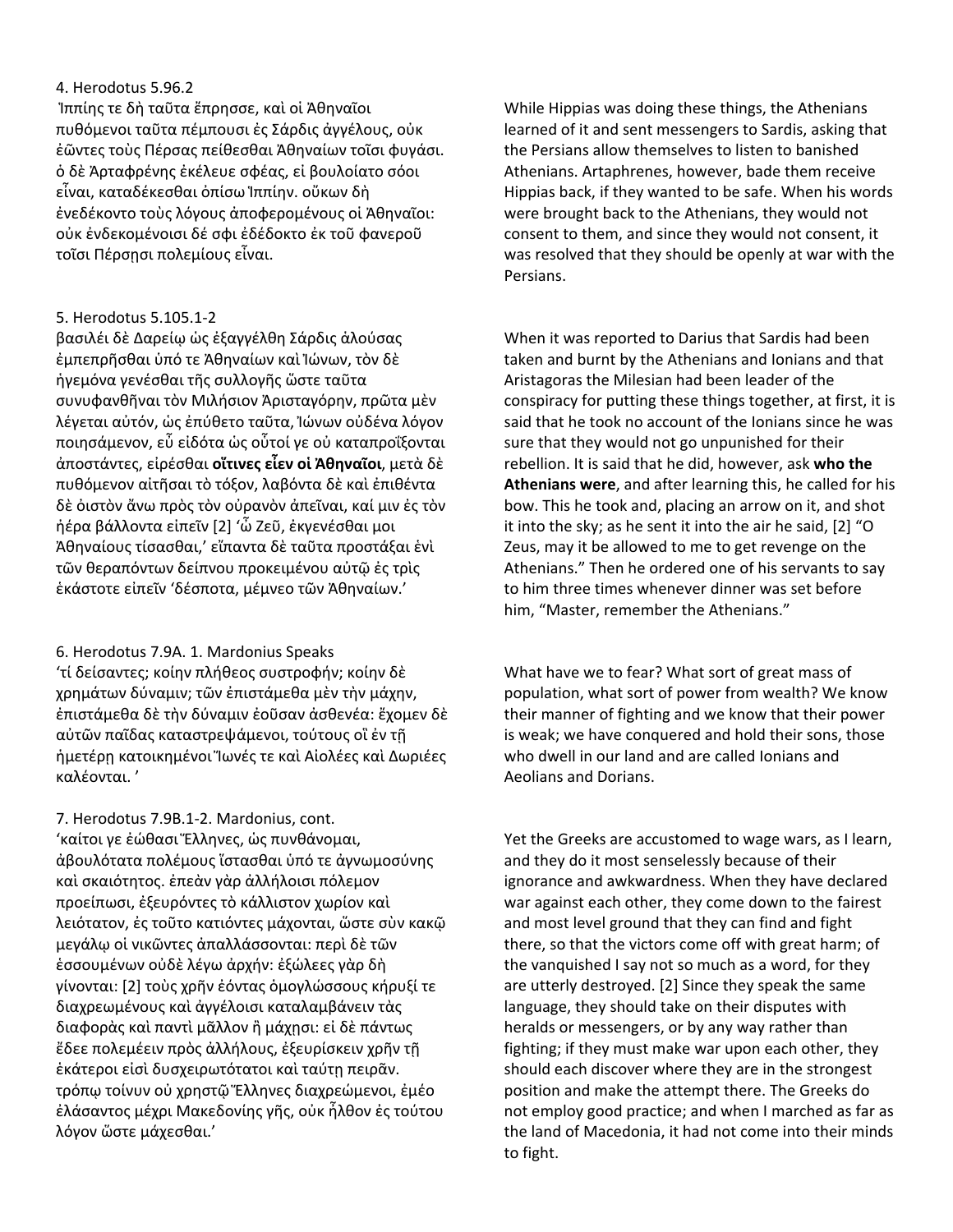8. Herodotus 7.10G.1. Artabanus Speaks.

'σοὶ μὲν δὴ ταῦτα ὦ βασιλεῦ συμβουλεύω: σὺ δέ, ὦ παῖ Γοβρύεω Μαρδόνιε, παῦσαι λέγων λόγους ματαίους περὶ Ἑλλήνων οὐκ ἐόντων ἀξίων φλαύρως ἀκούειν. Ἕλληνας γὰρ διαβάλλων ἐπαείρεις αὐτὸν βασιλέα στρατεύεσθαι: αὐτοῦ δὲ τούτου εἵνεκα δοκέεις μοι πᾶσαν προθυμίην ἐκτείνειν. μή νυν οὕτω γένηται. '

9. A. Herodotus 7.8.C1. Xerxes on why they should invade Greece. 'τούτων μὲν τοίνυν εἵνεκα ἀνάρτημαι ἐπ᾽ αὐτοὺς στρατεύεσθαι, ἀγαθὰ δὲ ἐν αὐτοῖσι τοσάδε ἀνευρίσκω λογιζόμενος: εἰ τούτους τε καὶ τοὺς τούτοισι πλησιοχώρους καταστρεψόμεθα, οἳ Πέλοπος τοῦ Φρυγὸς νέμονται χώρην, γῆν τὴν Περσίδα ἀποδέξομεν τῷ Διὸς αἰθέρι ὁμουρέουσαν. '

B. Herodotus 7.11.4. Xerxes' sums up the first assembly. καλὸν ὦν προπεπονθότας ἡμέας τιμωρέειν ἤδη γίνεται, ἵνα καὶ τὸ δεινὸν τὸ πείσομαι τοῦτο μάθω, ἐλάσας ἐπ᾽ ἄνδρας τούτους, τούς γε καὶ Πέλοψ ὁ Φρύξ, ἐὼν πατέρων τῶν ἐμῶν δοῦλος, κατεστρέψατο οὕτω ὡς καὶ ἐς τόδε αὐτοί τε ὥνθρωποι καὶ ἡ γῆ αὐτῶν ἐπώνυμοι τοῦ καταστρεψαμένου καλέονται.'

### 10. Herodotus 7.150.1‐2

αὐτοὶ μὲν Ἀργεῖοι τοσαῦτα τούτων πέρι λέγουσι: ἔστι δὲ ἄλλος λόγος λεγόμενος ἀνὰ τὴν Ἑλλάδα, ὡς Ξέρξης ἔπεμψε κήρυκα ἐς Ἄργος πρότερον ἤ περ ὁρμῆσαι στρατεύεσθαι ἐπὶ τὴν Ἑλλάδα: [2] ἐλθόντα δὲ τοῦτον λέγεται εἰπεῖν 'ἄνδρες Ἀργεῖοι, βασιλεὺς Ξέρξης τάδε ὑμῖν λέγει. ἡμεῖς νομίζομεν Πέρσην εἶναι ἀπ᾽ οὗ ἡμεῖς γεγόναμεν παῖδα Περσέος τοῦ Δανάης, γεγονότα ἐκ τῆς Κηφέος θυγατρὸς Ἀνδρομέδης. οὕτω ἂν ὦν εἴημεν ὑμέτεροι ἀπόγονοι. οὔτε ὦν ἡμέας οἰκὸς ἐπὶ τοὺς ἡμετέρους προγόνους στρατεύεσθαι, οὔτε ὑμέας ἄλλοισι τιμωρέοντας ἡμῖν ἀντιξόους γίνεσθαι, ἀλλὰ παρ᾽ ὑμῖν αὐτοῖσι ἡσυχίην ἔχοντας κατῆσθαι. ἢν γὰρ ἐμοὶ γένηται κατὰ νόον, οὐδαμοὺς μέζονας ὑμέων ἄξω.'

# 11. Herodotus 7.151.1

συμπεσεῖν δὲ τούτοισι καὶ τόνδε τὸν λόγον λέγουσι τινὲς Ἑλλήνων πολλοῖσι ἔτεσι ὕστερον γενόμενον τούτων. τυχεῖν ἐν Σούσοισι τοῖσι Μεμνονίοισι ἐόντας ἑτέρου πρήγματος εἵνεκα ἀγγέλους Ἀθηναίων Καλλίην τε τὸν Ἱππονίκου καὶ τοὺς μετὰ τούτου ἀναβάντας, Ἀργείους δὲ τὸν αὐτὸν τοῦτον χρόνον πέμψαντας καὶ τούτους ἐς Σοῦσα ἀγγέλους εἰρωτᾶν Ἀρτοξέρξεα τὸν Ξέρξεω εἴ σφι ἔτι ἐμμένει ἐθέλουσι τὴν πρὸς Ξέρξην φιλίην συνεκεράσαντο, ἢ νομιζοίατο πρὸς αὐτοῦ εἶναι πολέμιοι: βασιλέα δὲ Ἀρτοξέρξεα μάλιστα ἐμμένειν φάναι, καὶ οὐδεμίαν νομίζειν πόλιν Ἄργεος φιλιωτέρην. This, O king, is my advice to you. But you, Mardonius son of Gobryas, cease your foolish words about the Greeks, for they do not deserve to be maligned. By slandering the Greeks you incite the king to send this expedition; that is the end to which you press with all eagerness, it seems to me. Let it not be so.

For these reasons I am resolved to send an army against them; and I calculate that we will find the following benefits among them: if we subdue those men and their neighbors, who dwell in the land of Pelops the Phrygian, we will make the borders of Persian territory and of the firmament of heaven be the same.

It is good, then, that we avenge ourselves for what has been done to us; thus will I learn what terrible thing will befall me when I march against these men; men indeed that even Pelops the Phrygian, the slave of my ancestors, did so subdue that to this day they and their country are called by the name of their conqueror."

Such is the Argives' account of this matter, but there is another story told in Hellas, namely that before Xerxes set forth on his march against Hellas, he sent a herald to Argos, who said on his coming (so the story goes), [2] "Men of Argos, this is the message to you from King Xerxes. Perses our forefather had, as we believe, Perseus son of Danae for his father, and Andromeda daughter of Cepheus for his mother; if that is so, then we are descended from your nation. In all right and reason we should therefore neither march against the land of our forefathers, nor should you become our enemies by aiding others or do anything but abide by yourselves in peace. If all goes as I desire, I will hold none in higher esteem than you."

This is borne out, some of the Greeks say, by the tale of a thing which happened many years afterwards. It happened that while Athenian envoys, Callias son of Hipponicus, and the rest who had come up with him, were at Susa, called the Memnonian, about some other business,2 the Argives also had at this same time sent envoys to Susa, asking of Xerxes' son Artoxerxes whether the friendship which they had forged with Xerxes still held good, as they desired, or whether he considered them as his enemies. Artoxerxes responded to this that it did indeed hold good and that he believed no city to be a better friend to him than Argos."